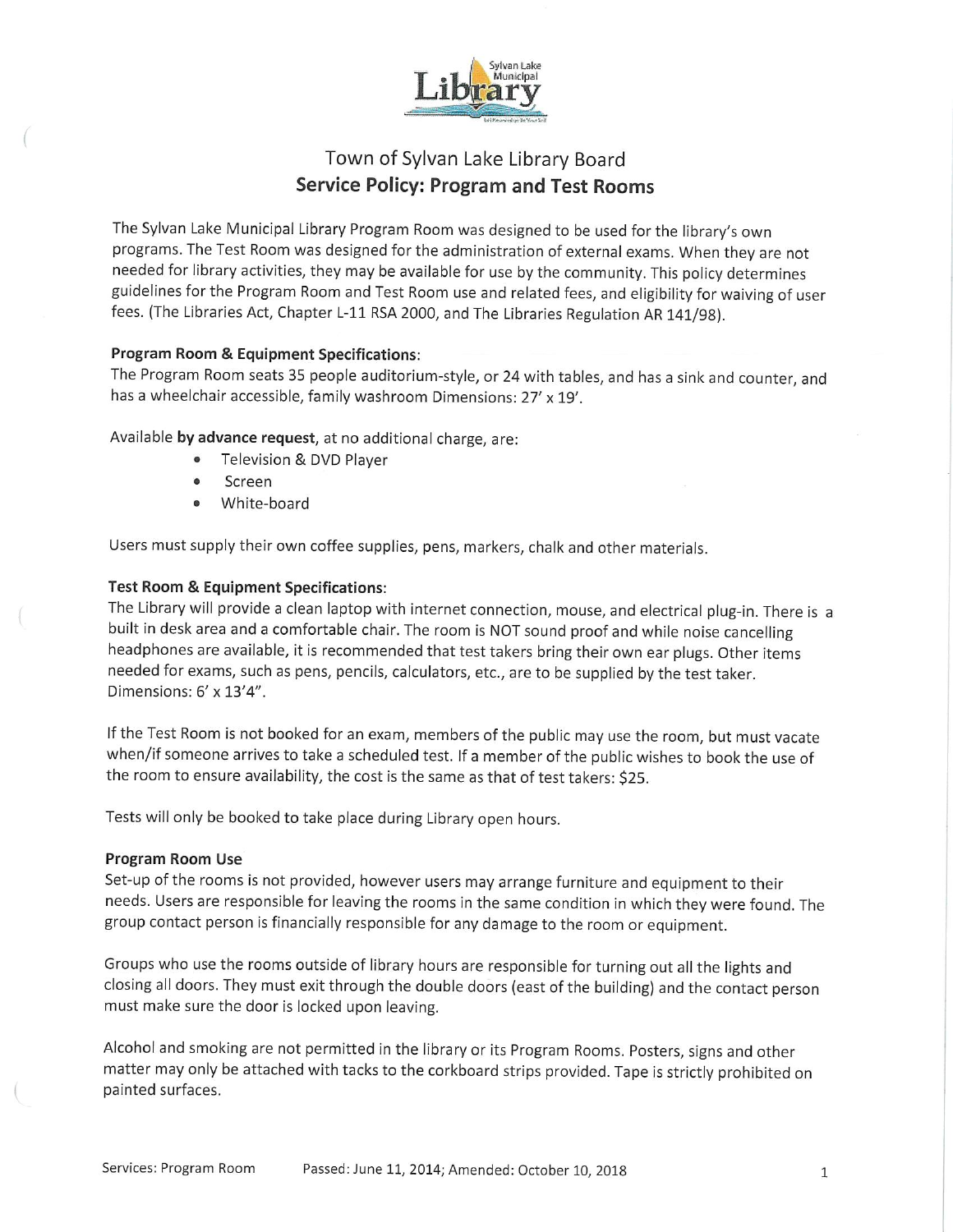Due to limited space, the Library is not able to store items for users between meetings. The Library is not responsible for lost or stolen items.

#### Bookings

Library use of facilities is a first priority, and the Library reserves the right to cancel a reservation if the room is required for that purpose, or in the event of an overbooking. Whenever possible, 24 hours" notice will be given. This right will not be exercised except in emergency situations.

Program and Test Rooms may not be used for social purposes (i.e. birthday parties, showers etc.), homebased businesses (i.e. Tupperware parties, etc.) or for purposes that may disturb regular library operations. If a meeting/room use in progress does disrupt library operations, the Library reserves the right to terminate that meeting immediately if the group/user fails to discontinue the disturbance.

A group's use of the Program Room does not constitute the Library's endorsement of that group"s policies or beliefs. In no way does the Library serve as the sponsor of groups using its meeting rooms unless a prior request for sponsorship has been approved and is specifically indicated on promotional literature. Neither the Library's address nor phone number may be given out as a contact source about the group or its meetings, other than to verify meeting place or time.

The Library cannot guarantee that a room will be available on a long-term basis. Library-sponsored programs may be granted exceptions at the discretion of the Library Director.

Room bookings may be made by telephone, however, for the use of the Program Room, a contact person is required to come to the Library at least one day before the group's first meeting to sign an agreement indicating he/she has read and understands this policy. This agreement will be kept on file at the Library, and a new agreement must be signed each time the contact person changes.

Any rental fees must be paid in advance for the full reservation period. Bookings will not be considered final until a form has been signed and any fees have been paid.

If a meeting/test is cancelled, the Library must be notified 24 hours in advance. Those failing to do so may be denied future access to the Program and Test Room. Refunds will only be paid if 24 hours' notice has been given.

Any group requiring the Program Room when the library is closed should be aware that they will not be permitted access to the rest of the library. All participants will need to leave the building at the end of their program via the double doors (east).

The Library reserves the right to make special accommodations.

#### Fees

The rental fee for the Program Room is S20 per hour. Fees may be waived for volunteer-based community groups and organizations whose aims are educational, civic, charitable, or cultural, but a donation from not-for-profit groups using the room is always appreciated. Eligibility for waiving of fees is at the discretion of the Library Director. The administration fee for the Test Room is S25. Fees may be waived at the discretion of the Library Director only under special circumstances. The fee for the Test Room must be received prior to the start of any test, unless other arrangements have been made with the testing institution.